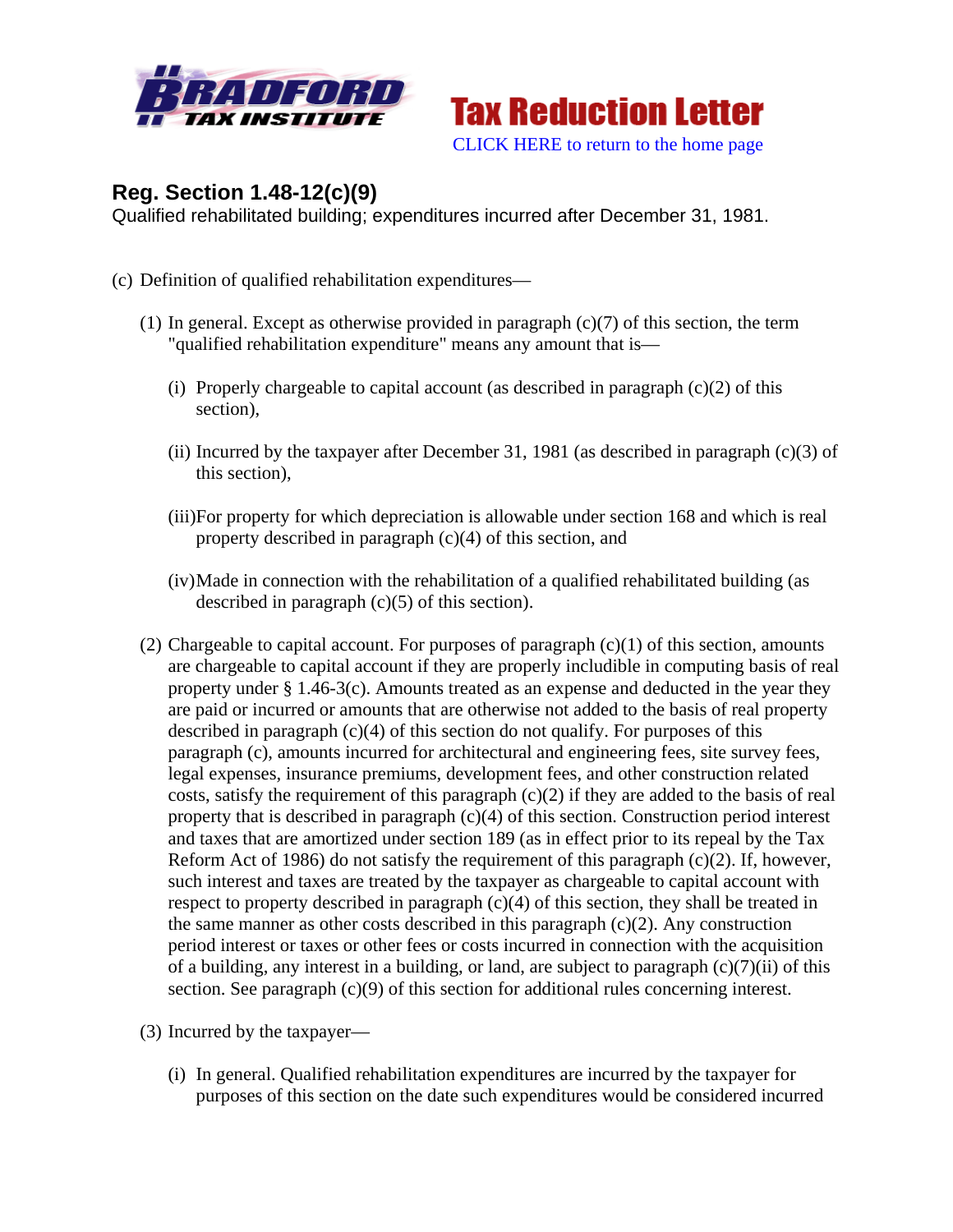under an accrual method of accounting, regardless of the method of accounting used by the taxpayer with respect to other items of income and expense. If qualified rehabilitation expenditures are treated as having been incurred by a taxpayer under paragraph  $(c)(3)(ii)$  of this section, the taxpayer shall be treated as having incurred the expenditures on the date such expenditures were incurred by the transferor.

- (ii) Qualified rehabilitation expenditures treated as incurred by the taxpayer—
	- (A)Where rehabilitation expenditures are incurred with respect to a building by a person (or persons) other than the taxpayer and the taxpayer subsequently acquires the building, or a portion of the building to which some or all of the expenditures are allocable (e.g., a condominium unit to which rehabilitation expenditures have been allocated), the taxpayer acquiring such property shall be treated as having incurred the rehabilitation expenditures actually incurred by the transferor (or treated as incurred by the transferor under this paragraph  $(c)(3)(ii)$ ) allocable to the acquired property, provided that—
		- (1) The building, or the portion of the building, acquired by the taxpayer was not used (or, if later, was not placed in service (as defined in paragraph (f)(2) of this section)) after the rehabilitation expenditures were incurred and prior to the date of acquisition, and
		- (2) No credit with respect to such qualified rehabilitation expenditures is claimed by anyone other than the taxpayer acquiring the property. For purposes of this paragraph  $(c)(3)(ii)$ , use shall mean actual use, whether personal or business. In the case of a building that is divided into condominium units, expenditures attributable to the common elements shall be allocable to the individual condominium units in accordance with the principles of paragraph  $(c)(10)(ii)$ of this section. Furthermore, for purpose of this paragraph  $(c)(3)(ii)$ , a condominium unit's share of the common elements shall not be considered to have been used (or placed in service) prior to the time that the particular condominium unit is used.
	- (B) The amount of rehabilitation expenditures described in paragraph  $(c)(3)(ii)(A)$  of this section treated as incurred by the taxpayer under this paragraph shall be the lesser of—
		- (1) The amount of rehabilitation expenditures incurred before the date on which the taxpayer acquired the building (or portion thereof) to which the rehabilitation expenditures are attributable, or
		- (2) The portion of the taxpayer's cost or other basis for the property that is properly allocable to the property resulting from the rehabilitation expenditures described in paragraph  $(c)(3)(ii)(B)(1)$  of this section.
	- $(C)$  For purposes of this paragraph  $(c)(3)(ii)$ , the amount of rehabilitation expenditures treated as incurred by the taxpayer under this paragraph (c) shall not be treated as costs for the acquisition of a building. The portion of the cost of acquiring a building (or an interest therein) that is not treated under this paragraph as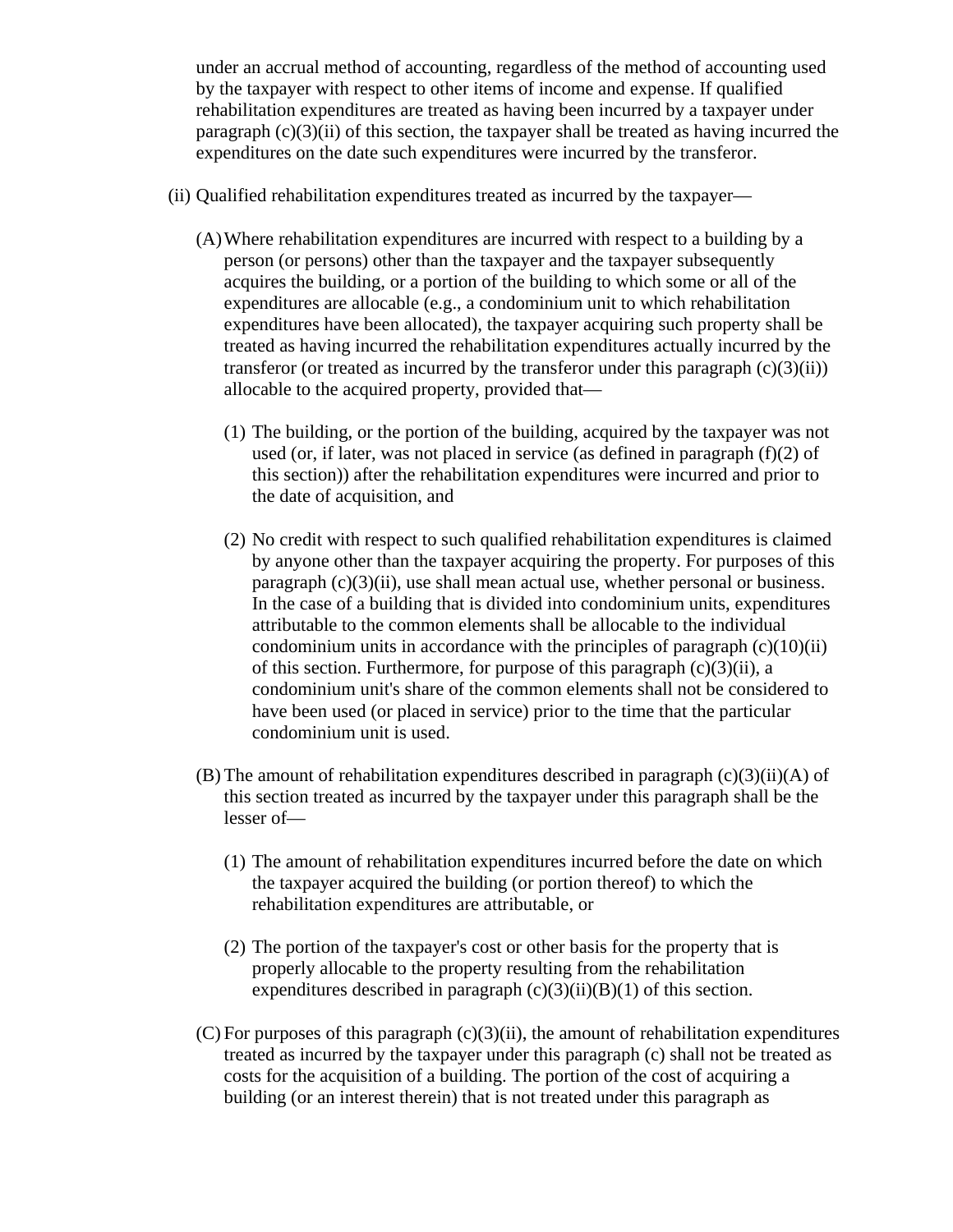qualified rehabilitation expenditures incurred by the taxpayer is not treated as section 38 property in the hands of the acquiring taxpayer. (See paragraph  $(c)(7)(ii)$  of this section.) (See paragraph  $(b)(2)(vii)$  for rules concerning the application of the substantial rehabilitation test when expenditures are treated as incurred by the taxpayer.)

(iii)Examples. The provisions of this paragraph (c) may be illustrated by the following examples:

Example 1. In 1981, A, a taxpayer using the cash receipts and disbursements method of accounting, commenced the rehabilitation of a 30-year old building. In June 1981, A signed a contract with a plumbing contractor for replacement of the plumbing in the building. A agreed to pay the contractor as soon as the work was completed. The work was completed in December 1981, but A did not pay the amount due until January 15, 1982. The expenditures for the plumbing are not qualified rehabilitation expenditures (within the meaning of this paragraph (c)) because they were not incurred under an accrual method of accounting after December 31, 1981.

Example 2. B incurred qualified rehabilitation expenditures of \$300,000 with respect to an existing building between January 1, 1982, and May 15, 1982, and then sold the building to C on June 1, 1982. The portion of the building to which the expenditures were allocable was not used by B or any other person during the period from January 1, 1982, to June 1, 1982, and neither B nor any other person claimed the credit. Consequently, C will be treated as having incurred the expenditures on the dates that B incurred the expenditures.

Example 3. D, a taxpayer using the cash receipts and disbursements method of accounting, begins the rehabilitation of a building on January 11, 1982. Prior to May 1, 1982, D makes rehabilitation expenditures of \$16,000. On May 3, 1982, D sells the building, the land, and the property attributable to the rehabilitation expenditures to E for \$35,000. The purchase price is properly allocable as follows:

| Land                                    | \$5,000 |
|-----------------------------------------|---------|
| Existing building                       | 11,000  |
| Property attributable to rehabilitation | 19,000  |
| expenditures                            |         |
| Total purchase price                    | 35,000  |

The property attributable to the rehabilitation expenditures is placed in service by E on September 5, 1982. E may treat a portion of the \$35,000 purchase price as rehabilitation expenditures paid or incurred by him. Since the rehabilitation expenditures paid by D (\$16,000) are less than the portion of the purchase price properly allocable to property attributable to these expenditures (\$19,000), E may treat only \$16,000 as rehabilitation expenditures paid or incurred by him. The excess of the purchase price allocable to rehabilitation expenditures (\$19,000) over the rehabilitation expenditures paid by D (\$16,000), or \$3,000, is treated as the cost of acquiring an interest in the building and is not a qualified rehabilitation expenditure treated as incurred by E.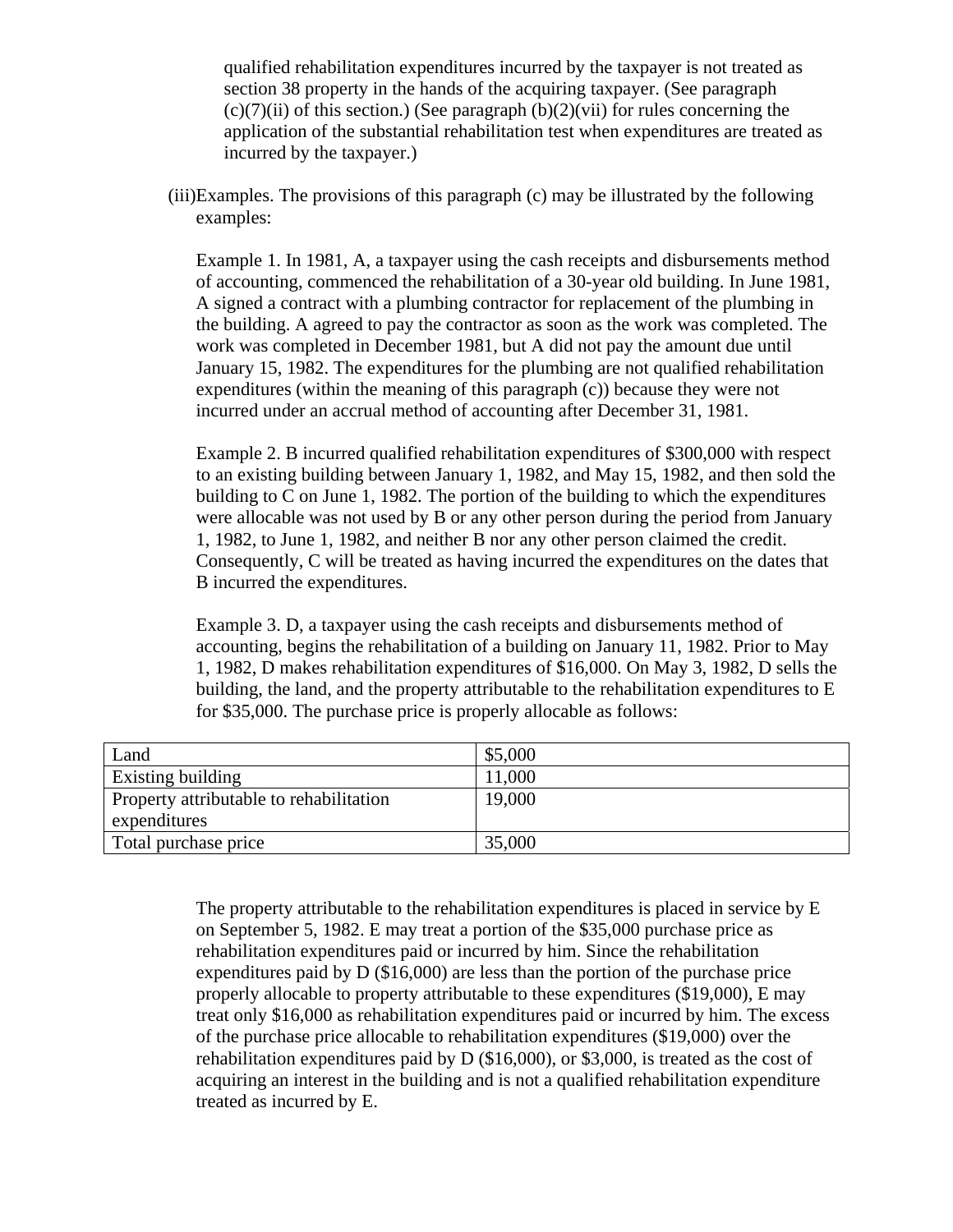Example 4. The facts are the same as in example 3, except that the purchase price properly allocable to the property attributable to rehabilitation expenditures is \$15,000. Under these circumstances, E may treat only \$15,000 of D's \$16,000 expenditures as rehabilitation expenditures paid by D. The excess of the rehabilitation expenditures paid by D (\$16,000) over the purchase price allocable to rehabilitation expenditures (\$15,000), or \$1,000, is treated as the cost of acquiring an interest in the building and is not a qualified rehabilitation expenditure treated as incurred by E.

(4) Incurred for depreciable real property—

(i) Property placed in service after December 31, 1986. Except as otherwise provided in paragraph  $(c)(4)(ii)$  of this section (relating to certain property that qualifies under a transition rule), in the case of property placed in service after December 31, 1986, an expenditure is incurred for depreciable real property for purposes of paragraph  $(c)(1)(iii)$  of this section, only if it is added to the depreciable basis of depreciable property which is—

(A)Nonresidential real property,

- (B) Residential rental property,
- (C) Real property which has a class life of more than 12.5 years, or
- (D) An addition or improvement to property described in paragraph  $(c)(4)(i)$  (A), (B), or (C) of this section.

For purposes of this paragraph  $(c)(4)(i)$ , the terms "nonresidential real property", "residential rental property", and "class life" have the respective meanings given to such terms by section 168 and the regulations thereunder.

- (ii) Property placed in service before January 1, 1987, and property that qualifies under a transition rule. In the case of property placed in service before January 1, 1987, and property placed in service after December 31, 1986, that qualifies for the transition rules in paragraph  $(a)(2)(iv)$  (B) or (C) of this section, an expenditure attributable to such property shall be a qualified rehabilitation expenditure only if such expenditure is incurred for property that is real property (or additions or improvements to real property) with a recovery period (within the meaning of section 168 as in effect prior to its amendment by the Tax Reform Act of 1986) of 19 years (15 years for lowincome housing) and if the other requirements of this paragraph (c) are met. For purposes of this section, an expenditure is incurred for recovery property having a recovery period of 19 years only if the amount of the expenditure is added to the basis of property which is 19-year real property or 15-year real property in the case of lowincome housing. For purposes of this section, the term "low-income housing" has the meaning given such term by section  $168(c)(2)(F)$  (as in effect prior to the amendments made by the Tax Reform Act of 1986).
- (5) Made in connection with the rehabilitation of a qualified rehabilitated building. In order for an expenditure to be a qualified rehabilitation expenditure, such expenditure must be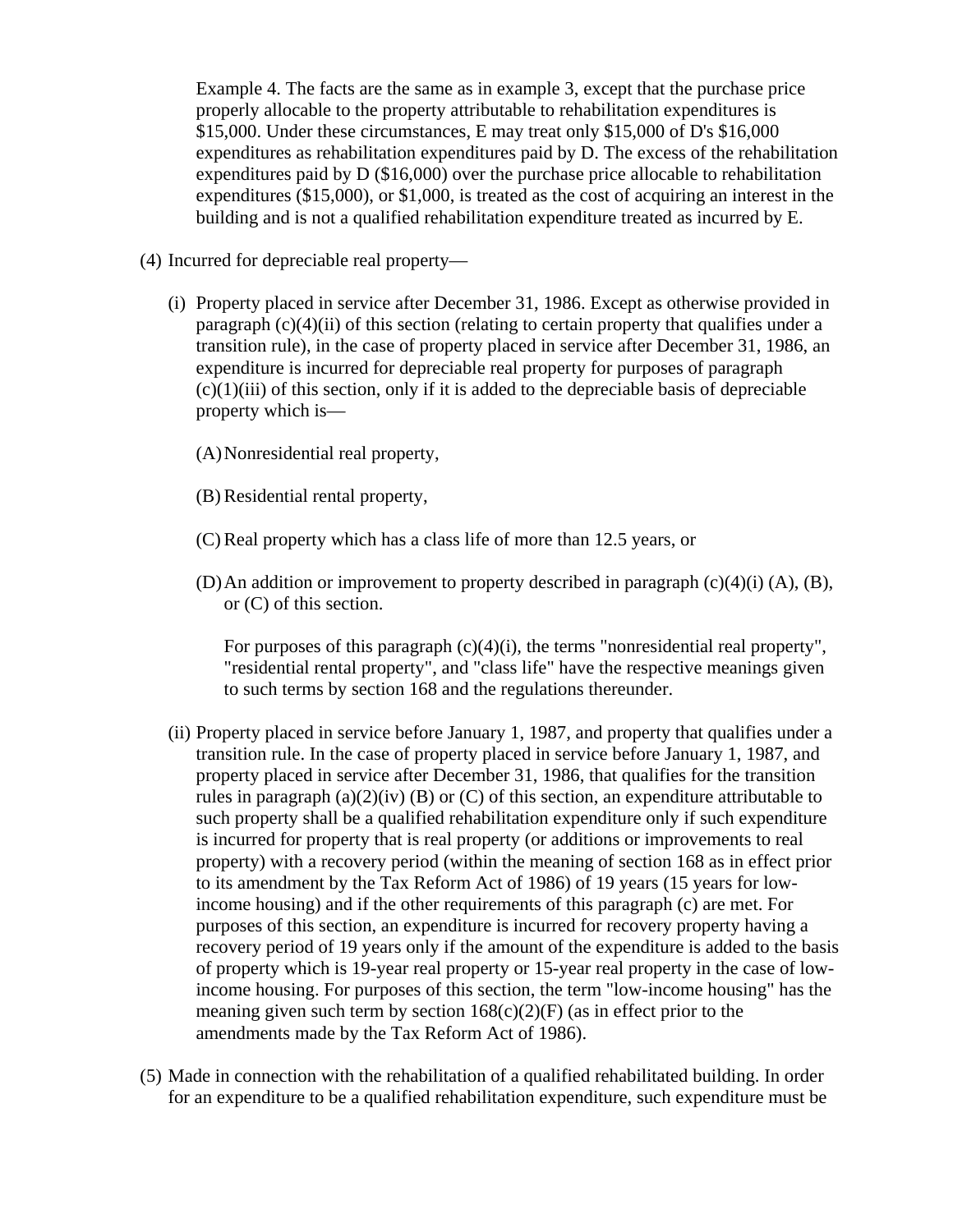incurred in connection with a rehabilitation (as defined in paragraph  $(b)(2)(iv)$  of this section) of a qualified rehabilitated building. Expenditures attributable to work done to facilities related to a building (e.g., sidewalk, parking lot, landscaping) are not considered made in connection with the rehabilitation of a qualified rehabilitated building.

- (6) When expenditures may be incurred. An expenditure is a qualified rehabilitation expenditure only if the building with respect to which the expenditures are incurred is substantially rehabilitated (within the meaning of paragraph  $(b)(2)$  of this section) for the taxable year in which the property attributable to the expenditures is placed in service (i.e., the building is substantially rehabilitated during a measuring period ending with or within the taxable year in which a credit is claimed). (See paragraph  $(f)(2)$  of this section for rules relating to when property is placed in service.) Once the substantial rehabilitation test is met for a taxable year, the amount of qualified rehabilitation expenditures upon which a credit can be claimed for the taxable year is limited to expenditures incurred:
	- (i) Before the beginning of a measuring period during which the building was substantially rehabilitated that ends with or within the taxable year, provided that the expenditures were incurred in connection with the rehabilitation process that resulted in the substantial rehabilitation of the building;
	- (ii) Within a measuring period during which the building was substantially rehabilitated that ends with or within the taxable year, and
	- (iii)After the end of a measuring period during which the building was substantially rehabilitated but prior to the end of the taxable year with or within which the measuring period ends.
- (7) Certain expenditures excluded from qualified rehabilitation expenditures. The term "qualified rehabilitation expenditures" does not include the following expenditures:
	- (i) Except as otherwise provided in paragraph  $(c)(8)$  of this section, any expenditure with respect to which the taxpayer does not use the straight line method over a recovery period determined under section 168 (c) and (g).
	- (ii) The cost of acquiring a building, any interest in a building (including a leasehold interest), or land, except as provided in paragraph  $(c)(3)(ii)$  of this section.
	- (iii)Any expenditure attributable to an enlargement of a building (within the meaning of paragraph  $(c)(10)$  of this section).
	- (iv)Any expenditure attributable to the rehabilitation of a certified historic structure or a building located in a registered historic district, unless the rehabilitation is a certified rehabilitation. (See paragraph (d) of this section which contains definitions and special rules applicable to rehabilitations of certified historic structures and buildings located in registered historic districts.)
	- (v) Any expenditure of a lessee of a building or a portion of a building, if, on the date the rehabilitation is completed with respect to property placed in service by such lessee,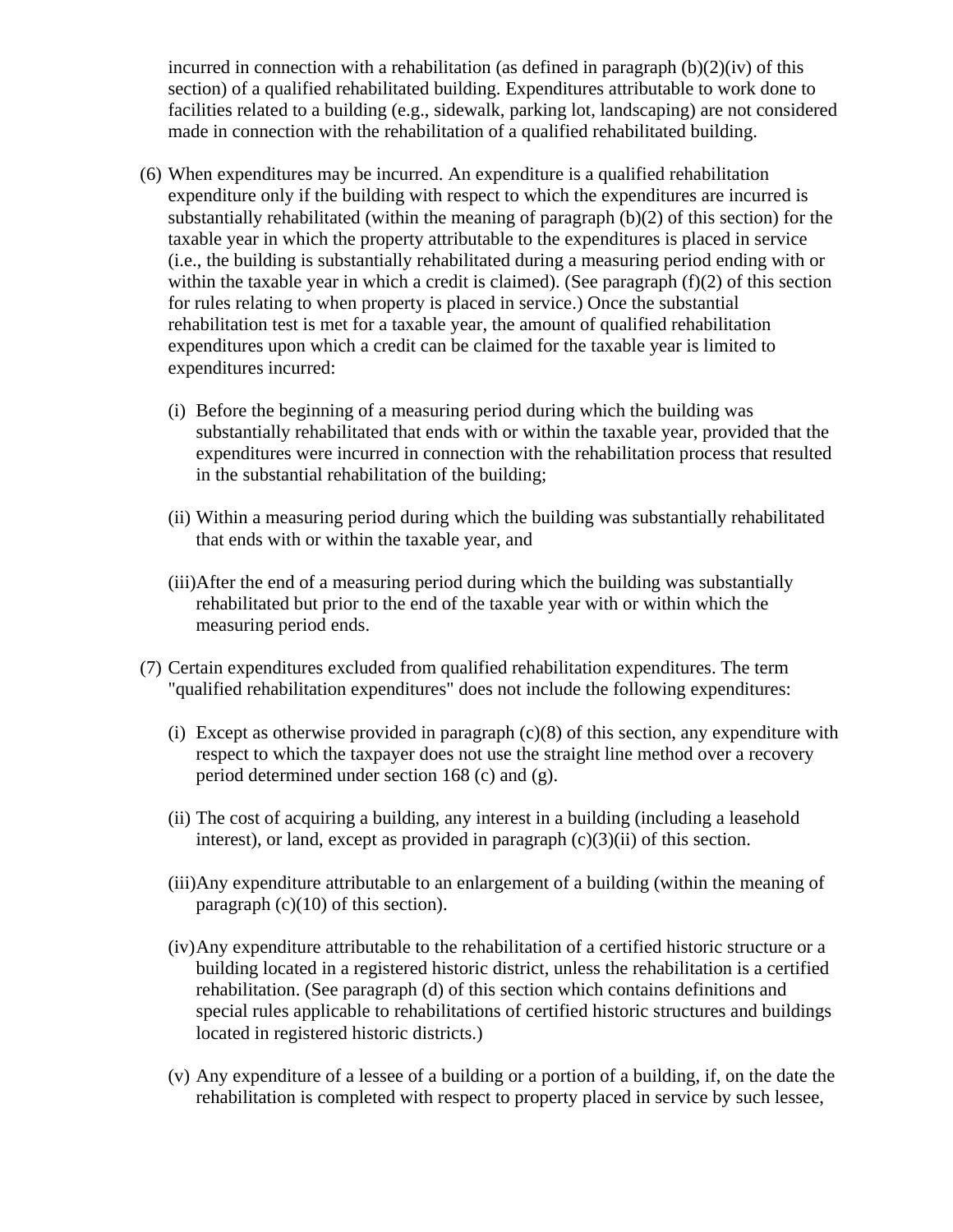the remaining term of the lease (determined without regard to any renewal period) is less than the recovery period determined under section 168(c) (or 19 years in the case of property placed in service before January 1, 1987, and property placed in service that qualifies under the transition rules in paragraph  $(a)(2)(iv)(B)$  or  $(C)$  of this section).

- (vi)Any expenditure allocable to that portion of a building which is (or may reasonably be expected to be) tax-exempt use property (within the meaning of section 168 and the regulations thereunder), except that the exclusion in this paragraph  $(c)(7)(vi)$  shall not apply for purposes of determining whether the building is a substantially rehabilitated building under paragraph (b)(2) of this section.
- (8) Requirement to use straight line depreciation—
	- (i) Property placed in service after December 31, 1986. The requirement in section  $48(g)(2)(B)(i)$  and paragraph  $(c)(7)(i)$  of this section to use straight line cost recovery does not apply to any expenditure to the extent that the alternative depreciation system of section  $168(g)$  applies to such expenditure by reason of section  $168(g)(1)$ (B) or (C). In addition, the requirement in section  $48(g)(2)(B)(i)$  and paragraph  $(c)(7)(i)$  of this section applies only to the depreciation of the portion of the basis of a qualified rehabilitated building that is attributable to qualified rehabilitation expenditures. However, see § 1.168 $(k)$ -1(f)(10) if the qualified rehabilitation expenditures are qualified property or 50-percent bonus depreciation property under section 168(k) and see § 1.1400L(b)-1(f)(9) if the qualified rehabilitation expenditures are qualified New York Liberty Zone property under section 1400L(b).
	- (ii) Property placed in service before January 1, 1987, and property placed in service after December 31, 1986, that qualifies for a transition rule. In the case of expenditures attributable to property placed in service before January 1, 1987, and property that qualifies for the transition rules in paragraph (a)(2)(iv) (B) or (C) of this section, the term "qualified rehabilitation expenditure" does not include an expenditure with respect to which an election was not made under section 168(b)(3) as in effect prior to its amendment by the Tax Reform Act of 1986, to use the straight line method of depreciation. In such case, the requirement that an election be made to use straight line cost recovery applies only to the cost recovery of the portion of the basis of a qualified rehabilitated building that is attributable to qualified rehabilitation expenditures. See section  $168(f)(1)$ , as in effect prior to its amendment by the Tax Reform Act of 1986, for rules relating to the use of different methods of cost recovery for different components of a building. In addition, such requirement shall not apply to any expenditure to the extent that section  $168(f)(12)$  or (j), as in effect prior to the amendments made by the Tax Reform Act of 1986, applied to such expenditure.
- (9) Cost of acquisition. For purposes of paragraph (c)(7)(ii) of this section, cost of acquisition includes any interest incurred on indebtedness the proceeds of which are attributable to the acquisition of a building, an interest in a building, or land open which a building exists. Interest incurred on a construction loan the proceeds of which are used for qualified rehabilitation expenditures, however, is not treated as a cost of acquisition.

(10) Enlargement defined—